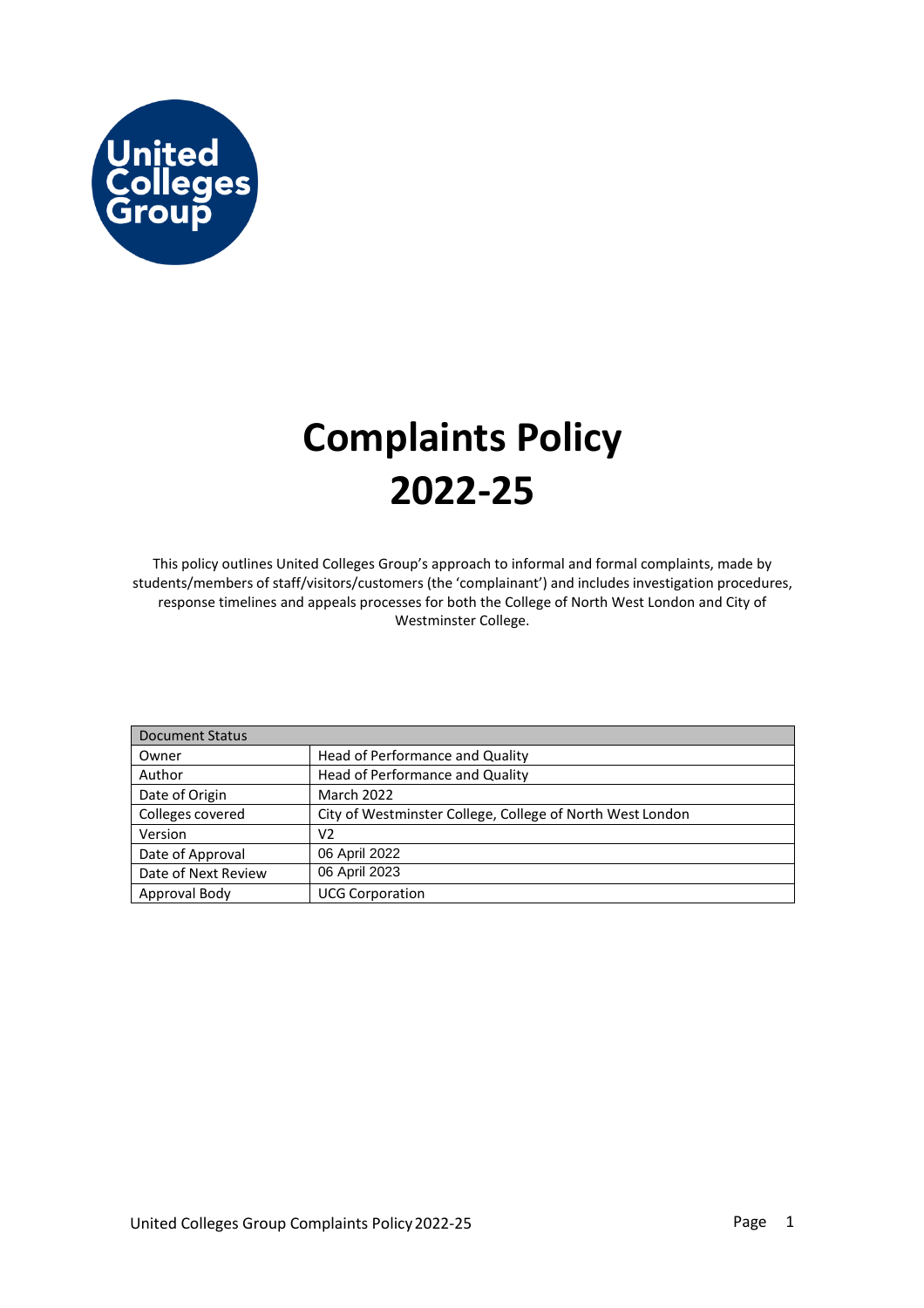#### **COMPLAINTS POLICY**

#### **1. Aims**

- 1.1 To ensure all complaints and appeals are taken seriously. In the context of this policy:
	- a 'complaint' is any issue brought to the attention of the College, which the person, '*the complainant'* (a current/former FE or HE student/a College applicant/a member of staff/visitor/customer) feels is unsatisfactory or is unacceptable;
	- an 'appeal' is an application made to the Chief Executive Officer and Group Principal (CEO and GP) or the Chair of Governors by a complainant for any decision, arising from an investigation into the complaint, to be reconsidered/reversed.
- 1.2 To provide a framework for the way complaints are processed and resolved, according to agreed procedures.
- 1.3 To ensure the accompanying processes/procedures are reviewed/amended if not annually, then no later than the review date of the policy.
- 1.4 To ensure the accompanying processes/procedures comply with current legislation.
- 1.5 To eliminate, as far as possible, the factors arising from complaints, so that similar complaints do not arise subsequently.

#### **2. Policy Statement**

2.1 The College is committed to continuous improvement in all aspects of its work. This *Complaints Policy* supports that commitment: complaints will be taken seriously and every effort will be made to eliminate the causes of complaints.

#### **3. Delivery of this Policy**

#### **3.1 Responsibilities/Policy Ownership/Communication**

3.1.1 The College has specific senior managers responsible for:

- ensuring there are processes/procedures in place to deal with complaints, as well as any subsequent appeals, made to the College Chief Executive Officer and Group Principal.
- ensuring all complaints and appeals are dealt with according to the agreed procedures once a complaint has been lodged with the College.
- ensuring all formal complaints are processed within a specific time period.
- ensuring a complainant is informed of:
	- i. the procedures and processes for both informal and formal complaints;
	- ii. the outcome of an investigation into acomplaint;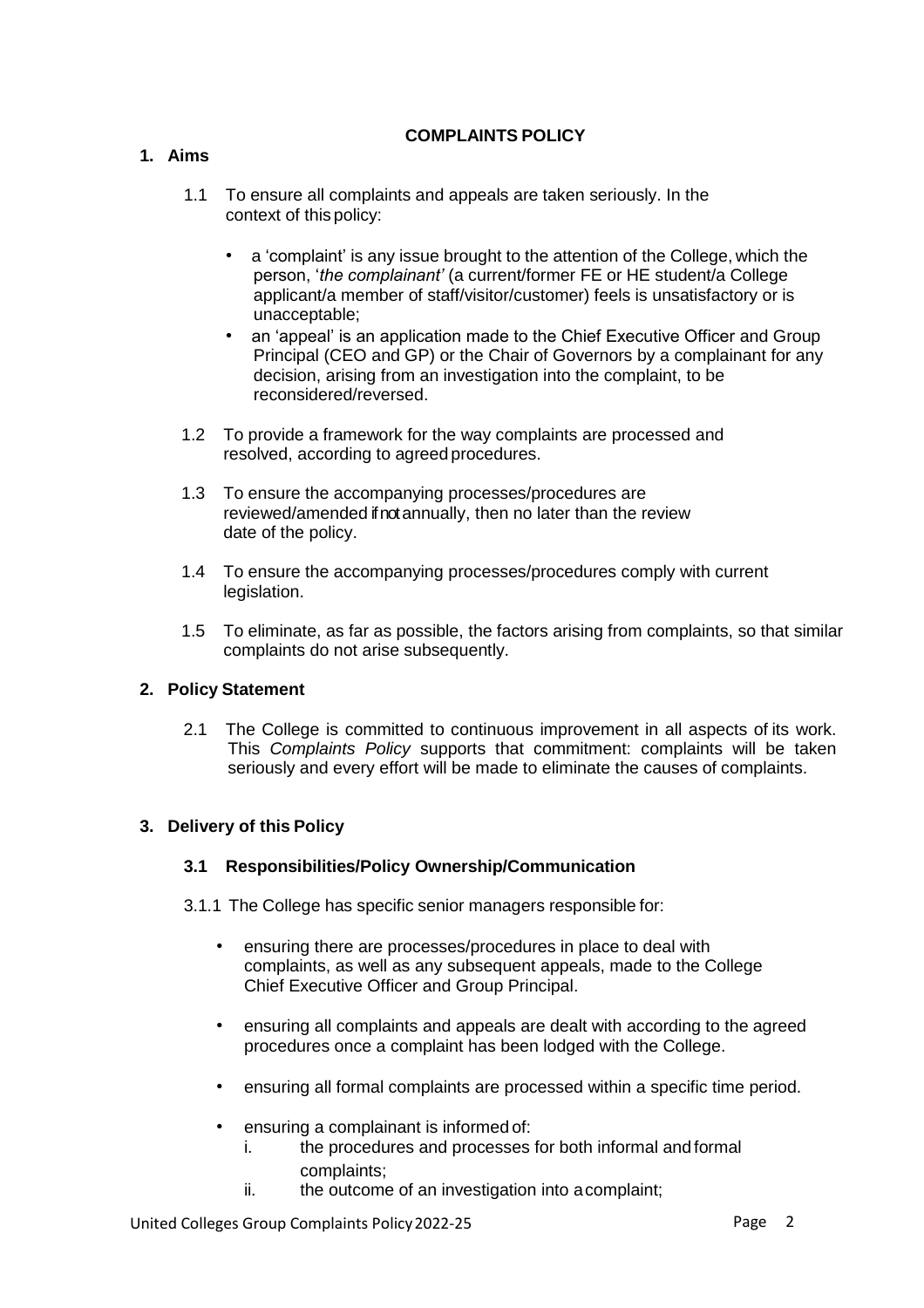- iii. the 'next steps' a complainant may take, including the complainant's right of appeal, if it is felt a complaint is not resolved to the complainant'ssatisfaction.
- ensuring the process, procedures and paperwork for lodging a complaint, appended to the policy, are reviewed and amended on an annual basis or no later than the review date of the policy.
- communicating the policy to the College community via the College portal and for ensuring the policy is available via the College website.
- 3.1.2 The Chief Executive Officer and Group Principal and the College's Chair of Governors are responsible for:
	- the process for appeals.
	- informing a complainant of the final stages of the complaint process:
		- i. if, following an appeal, the complainant remains dissatisfied, they may complain to the Education and Skills Funding Agency (ESFA): Further Education; Office of Independent Adjudicators (QIA): Higher Education.
		- ii. if the complainant still remains dissatisfied that their complaint has not been resolved to their satisfaction, they may complain to the Secretary of State for Education.

#### **3.2 Other Related Policies**

Other documents which should be read in conjunction with this Complaints Policy and which may override what the policy covers are:

- The College's: 'UCG Assessment Policy and Guidelines', which outline student and staff responsibilities, and the process students should follow if they wish to appeal against a grade/mark awarded by an assessor.
- The College's formal **'**Disciplinary Staff Policy'
- The College's 'Grievance Policy' for staff.

#### **3.3 Policy Development**

- 3.3.1 This policy is based on current best practice in thesector.
- 3.3.2 Feedback from policy users is sought, regarding the development/ revisions to the policy and the accompanying appendices, all of which are reviewed annually or no later than the review date of the policy.

#### 3.4 **Policy Location**

3.4.1 The Policy is available on the College portal and College website and all students will be made aware of the Policy and process at induction.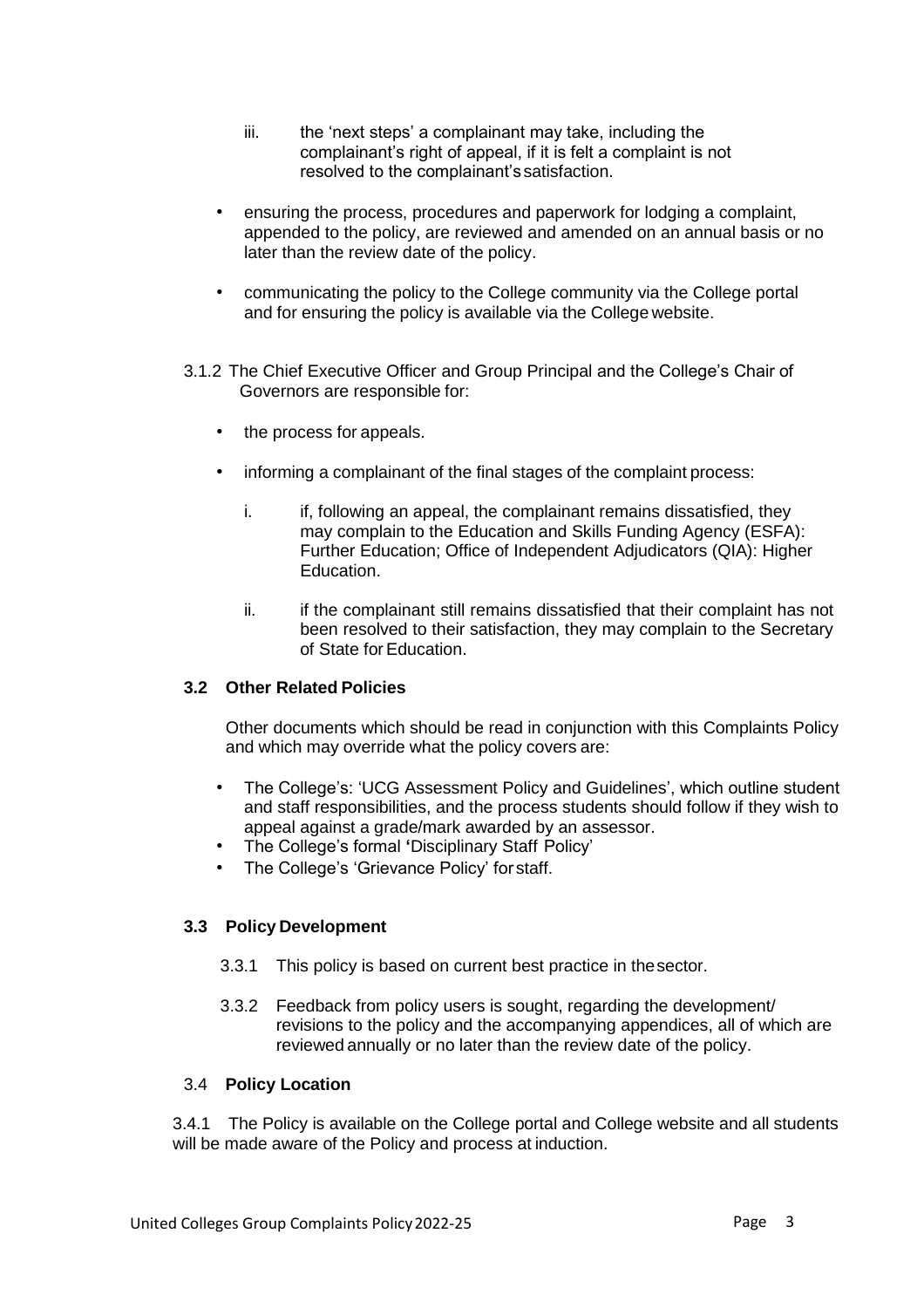#### **APPENDICES**

#### **Procedures for dealing with complaints received by theCollege:**

| <b>APPENDIX1</b>  | Procedure for dealing with informal complaints made by College students<br>or stakeholders to the College |
|-------------------|-----------------------------------------------------------------------------------------------------------|
| <b>APPENDIX 2</b> | Procedure for dealing with formal written complaints to the College during<br>term-time                   |
| <b>APPENDIX 3</b> | Procedure for dealing with formal written complaints to the College outside<br>term-time                  |
| <b>APPENDIX 4</b> | Process and Procedures for different complaint types (formal complaints)                                  |
| <b>APPENDIX 5</b> | <b>Appeals Process</b>                                                                                    |
| <b>APPENDIX 6</b> | <b>Customer Complaint Form</b>                                                                            |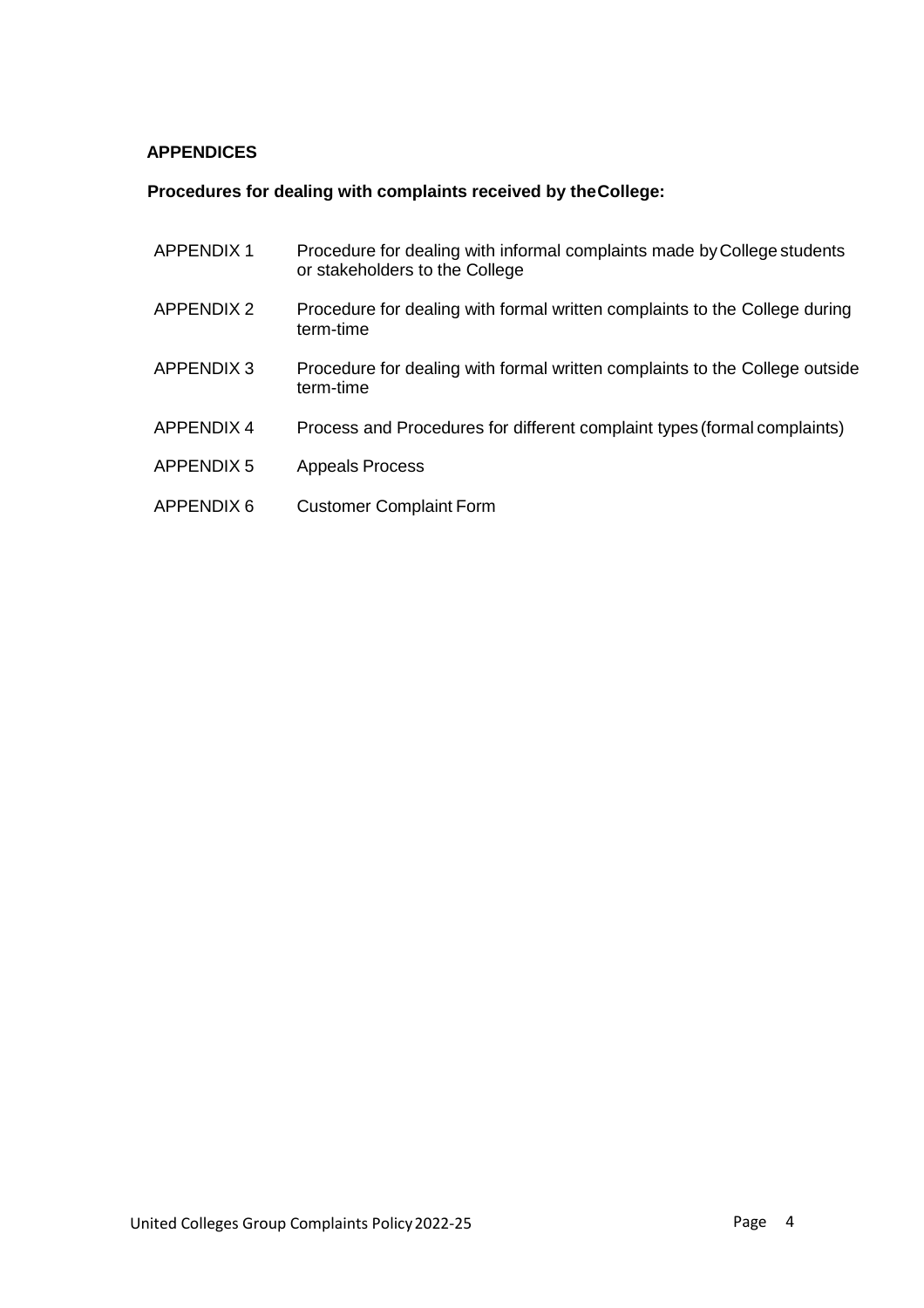#### **Procedure for dealing with informal complaints made by College students or stakeholders to the College**

Please note:

- i. Except in exceptional circumstances:
	- Informal complaints may normally only be considered if the informal complaint is lodged no more than two calendar weeks after the event which is the subject of the informal complaint.
	- An informal complaint will not be considered if it is made anonymously.
- ii. In the case of an informal complaint against a member of staff, and depending on the seriousness of the complaint, i.e. the complaint falls under other College policies, e.g. 'Grievance Policy', 'Disciplinary Staff Policy', etc., the informal complaint may be referred directly to Human Resources for consideration. In this case, the senior managers responsible for ensuring informal complaints to the College are investigated, may not be informed/consulted. In this case, the complainant will be contacted in writing by Human Resources.
	- 1. A student, who is currently enrolled, contacts the Performance and Quality Administrator either by telephone or in writing to Complaints@ucg.ac.uk and makes an informal complaint.
	- 2. The Performance and Quality Administrator will:
		- notify the relevant Assistant Principal & Curriculum Manager or Head of Service Area of the informal complaint if they consider it to be one which should be investigated by the curriculum/service area in the first instance. If the Performance and Quality Administrator is unclear if a complaint is one which should be considered as an 'informal' complaint, then they will consult the Head of Performance and Quality, who will decide on the status of the complaint, i.e. if it is an informal or formal complaint.
		- notify the complainant of the names of staff the informal complaint has been forwarded to with the aim to resolve the issue informally.

N.B. If the complaint is submitted during term-time, the Assistant Principal/Head of Service will arrange for the informal complaint to be investigated and will contact the complainant within 5 working days of the complaint being received by them. No complaint reference number will be allocated to this complaint.

If the complainant is not satisfied with the outcome of the investigation by the curriculum/service area, within 5 working days of being informed of the outcome, they must contact the Performance and Quality Administrator and ask for the complaint to be considered as a formal complaint. In this case a reference number will be allocated to thecomplaint.

N.B. In this case, if they have not already submitted the complaint in writing, the complainant must: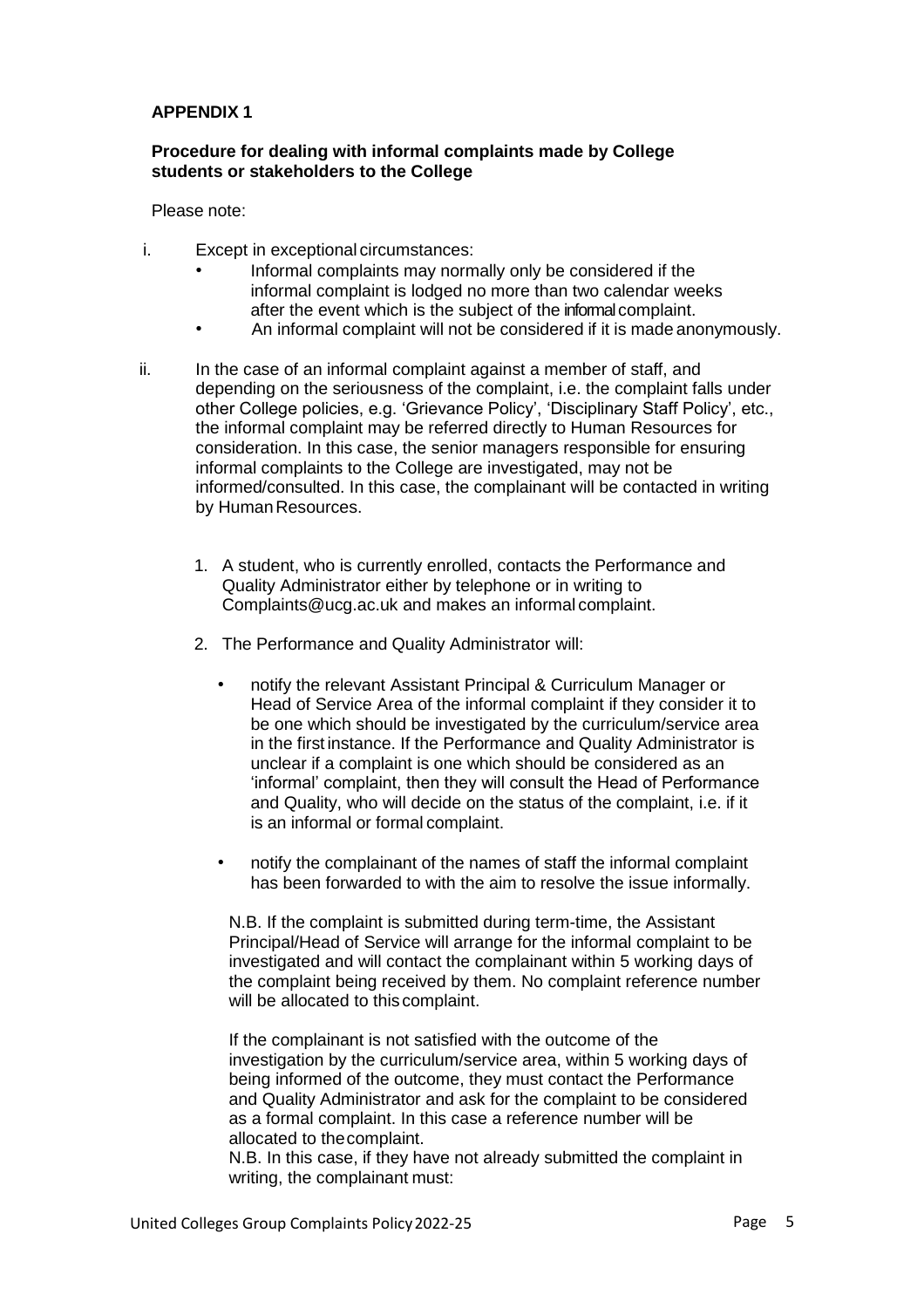- either write to the Performance and Quality Administrator; or complete the College's Customer Complaint Form (Appendix 6) and send it to the Performance and Quality Administrator, outlining in detail:
	- o the nature of their complaint and the response from the curriculum/service area to the informal complaint;
	- o why they are not satisfied with the curriculum/service area response.
- or, if the complaint is made via the telephone/in person and the Performance and Quality Administrator considers the complaint to be one which should be considered as a formal complaint, the Performance and Quality Administrator will ask the complainant to submit the complaint in writing.

The Assistant Principal/Head of Service Area must notify the Performance and Quality Administrator of the outcome of the informal complaint.

#### **3. For all 'formal' complaints:**

- either, the 'Procedure for dealing with formal (written) complaints received by the College during term-time'(Appendix 2) are followed.
- or, the 'Procedure for dealing with formal (written) complaints received by the College outside term-time' (Appendix 3) are followed.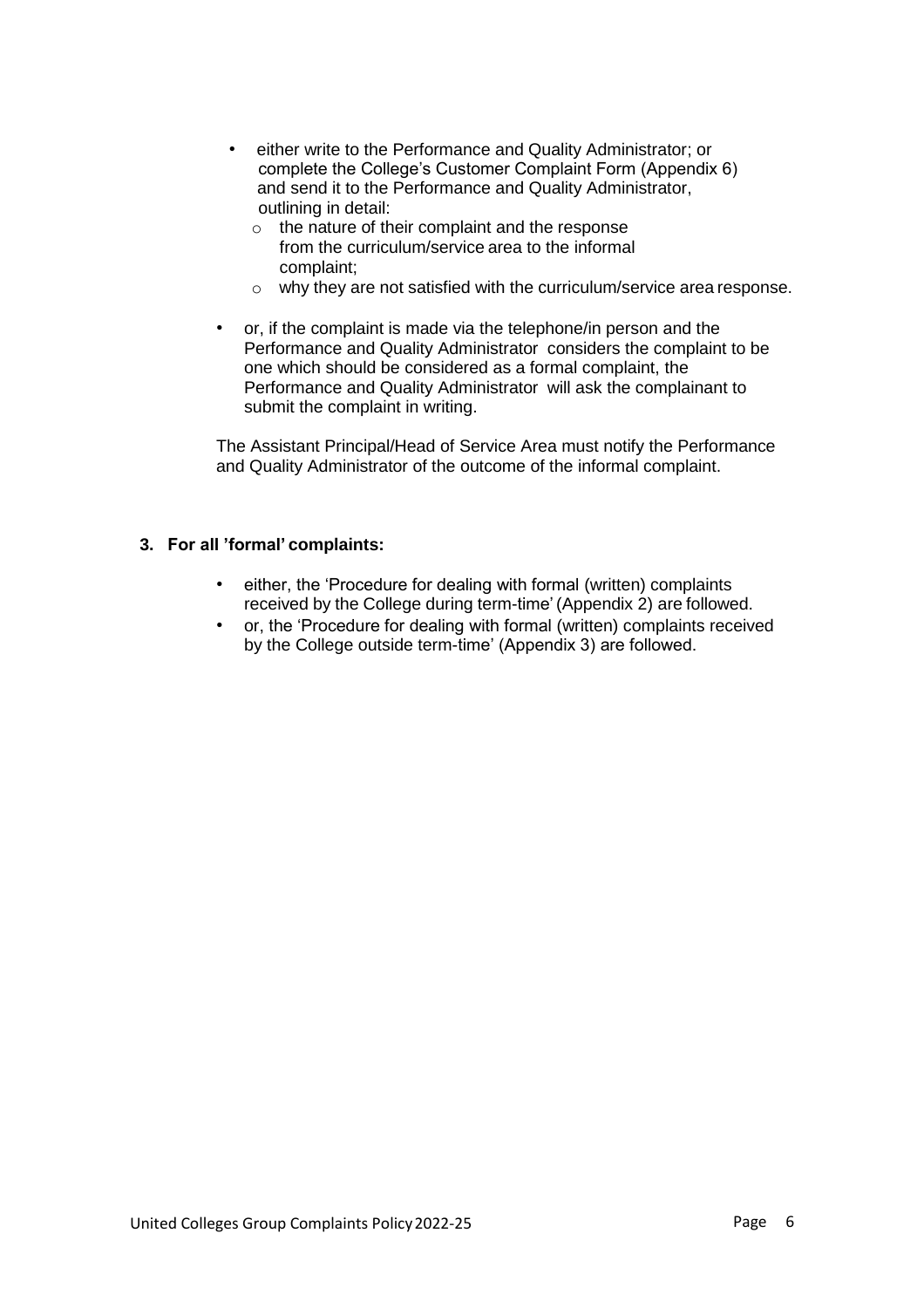#### **Procedure for dealing with formal (written) complaints received by the College duringterm-time**

Please note:

- i. Complaints may normally only be considered if the complaint is lodged no more than two calendar weeks after the event which is the subject of the complaint, except in exceptional circumstances.
- ii. Except in exceptional circumstances, a complaint will not be considered if it is made anonymously.
- iii. In the case of a complaint against a member of staff, and depending on the seriousness of the complaint, i.e. the complaint falls under other College policies, e.g. 'Grievance Policy', 'Disciplinary Staff Policy', etc., the complaint may be referred directly to Human Resources for consideration. In this case, the senior manager responsible for ensuring formal complaints to the College are investigated, may not be informed/consulted. In this case, the complainant will be contacted in writing by Human Resources.
- 1. Once a formal written complaint isreceived by the Performance and Quality department:
	- it is acknowledged in writing by the Performance and Quality Administrator within 3 working days;
	- the complainant is told the name of the member of staff investigating the complaint, normally one of the College's managers and the date by which the complainant will receive a response as to the outcome of the investigation into the complaint. This date will be 30 working days from receipt of the complaint by the Performance and Quality department.
- 2. The Performance and Quality Administrator arranges for the complaint to be investigated.
- 3. The complainant will be contacted by the investigation manager, the member of staff responsible for investigating the complaint, who will summarise the complaint and will clarify if and where necessary as to what outcome(s) the complainant is seeking..
- 4. If the investigation is not completed within 15 working days, the Quality Assurance Leader will notify the complainant of the progress that has been made in dealing with the complaint, together with a reminder notice of the deadline set for resolving the complaint. If it becomes necessary to invoke the College's formal disciplinary procedures at any stage, the time-scales set by this policy/process will be followed and the complainant will be informed.
- 5. Once the investigation is completed, the Quality Assurance Leader will write to the complainant, outlining the College's response. In the written response they will direct the complainant to 'Appendix 5: Appeals Process' and attach a copy of the college's Complaints Policy.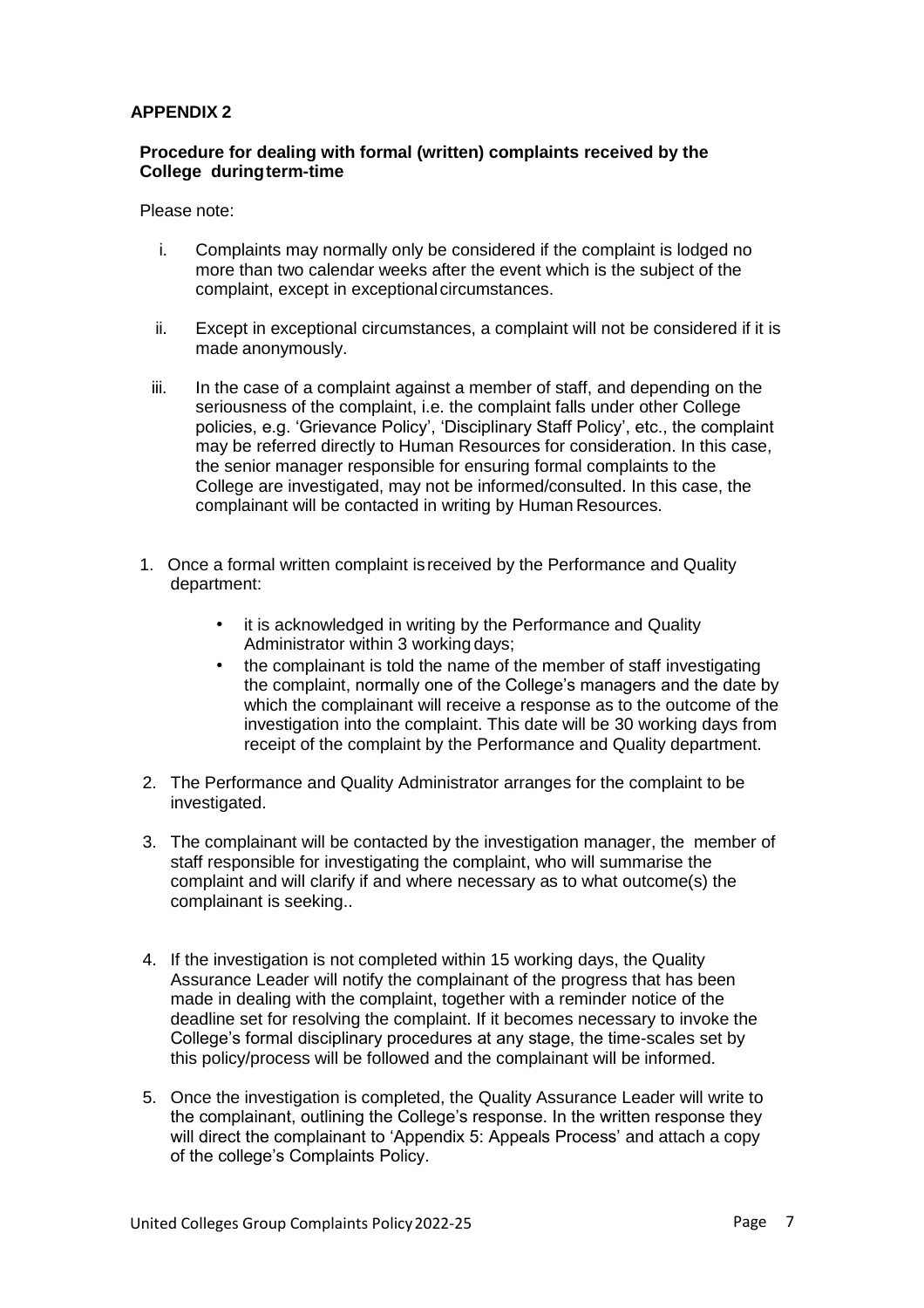#### **Procedure for dealing with formal (written) complaints received by the College outside term-time**

Please note:

- i. Complaints may normally only be considered if the complaint is lodged no more than two calendar weeks after the event which is the subject of the complaint, except in exceptional circumstances.
- ii. Except in exceptional circumstances, a complaint will not be considered if it is madeanonymously.
- iii. In the case of a complaint against a member of staff, and depending onthe seriousness of the complaint, i.e. the complaint falls under other College policies, e.g. 'Grievance Policy', 'Disciplinary Staff Policy', etc., the complaint may be referred directly to Human Resources for consideration. In this case, the senior manager responsible for ensuring formal complaints to the College are investigated, may not be informed/consulted. In this case, the complainant will be contacted in writing by Human Resources.
- iv. It is important to note that when a complaint is received outside term-time it will normally take longer to investigate and for a response to be made. This is because the staff required to investigate the complaint may not be available to do so. The Performance and Quality Administrator will ensure the complainant is notified of this and this will be reflected in the date by which the complainant will receive any progress update and/or the outcome of the investigation into their complaint.
- 1. Once a formal written complaint isreceived by the Performance and Quality department:
	- it is acknowledged in writing by the Performance and Quality Administrator within 3 working days;
	- the complainant is told the name of the member of staff investigating the complaint, normally one of the College's managers and the date by which the complainant will receive a response as to the outcome of the investigation into the complaint. This date will be 30 working days from receipt of the complaint by the Performance and Quality department.
- 2. The Performance and Quality Administrator arranges for the complaint to be investigated.
- 3. The complainant will be contacted by the investigation manager, the member of staff responsible for investigating the complaint, who will summarise the complaint and will clarify if and where necessary as to what outcome(s) the complainant is seeking.
- 4. If the investigation is not completed within 15 working days, the Quality Assurance Leader will notify the complainant of the progress that has been made in dealing with the complaint, together with a reminder notice of the deadline set for resolving the complaint. If it becomes necessary to invoke the College's formal disciplinary procedures at any stage, the time-scales set by this policy/process will be followed and the complainant will be informed.

United Colleges Group Complaints Policy 2022-25 Page 8 5. Once the investigation is completed, the Quality Assurance Leader will write to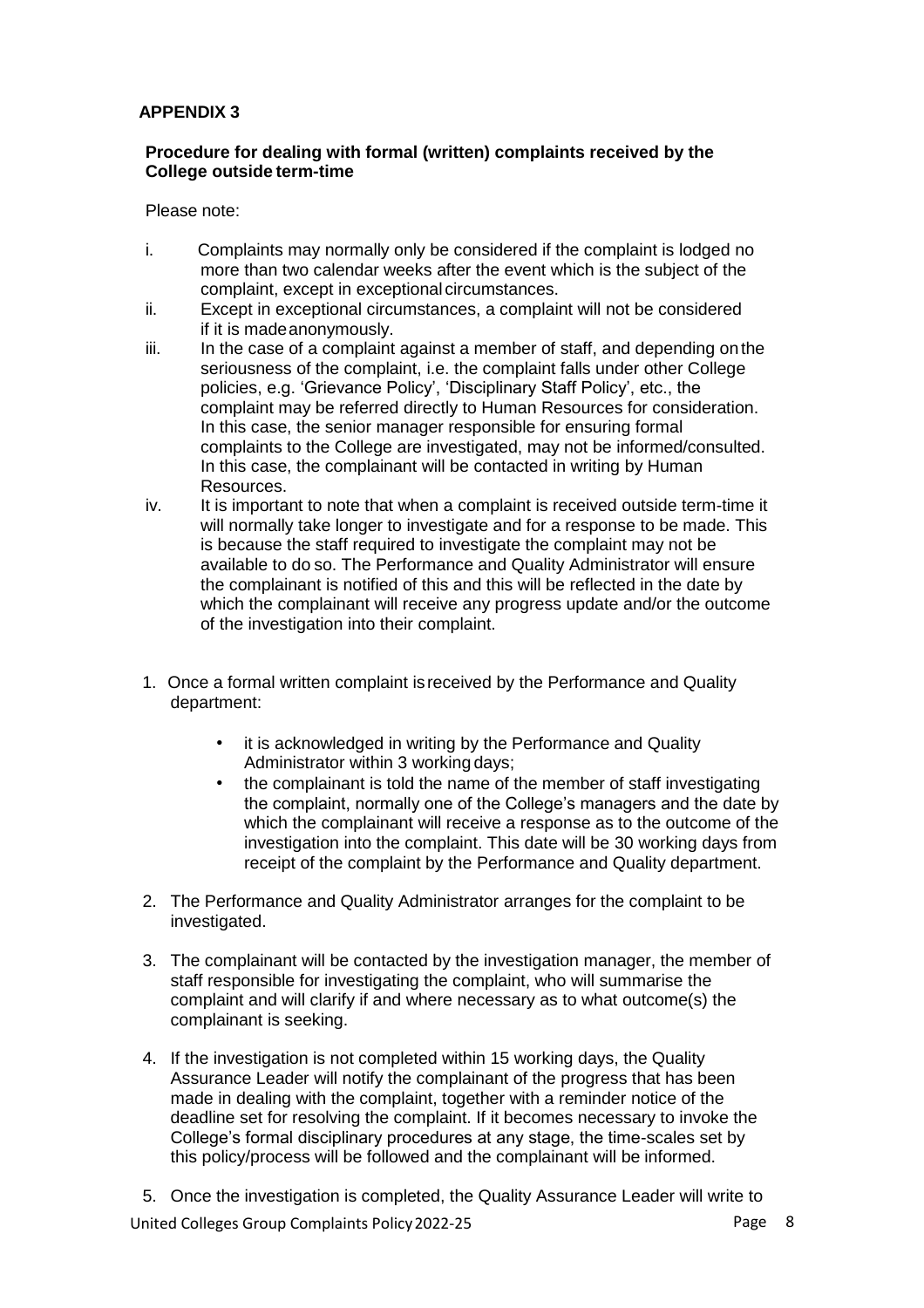the complainant, outlining the College's response. In the written response they will direct the complainant to 'Appendix 5: Appeals Process' and attach a copy of the college's Complaints Policy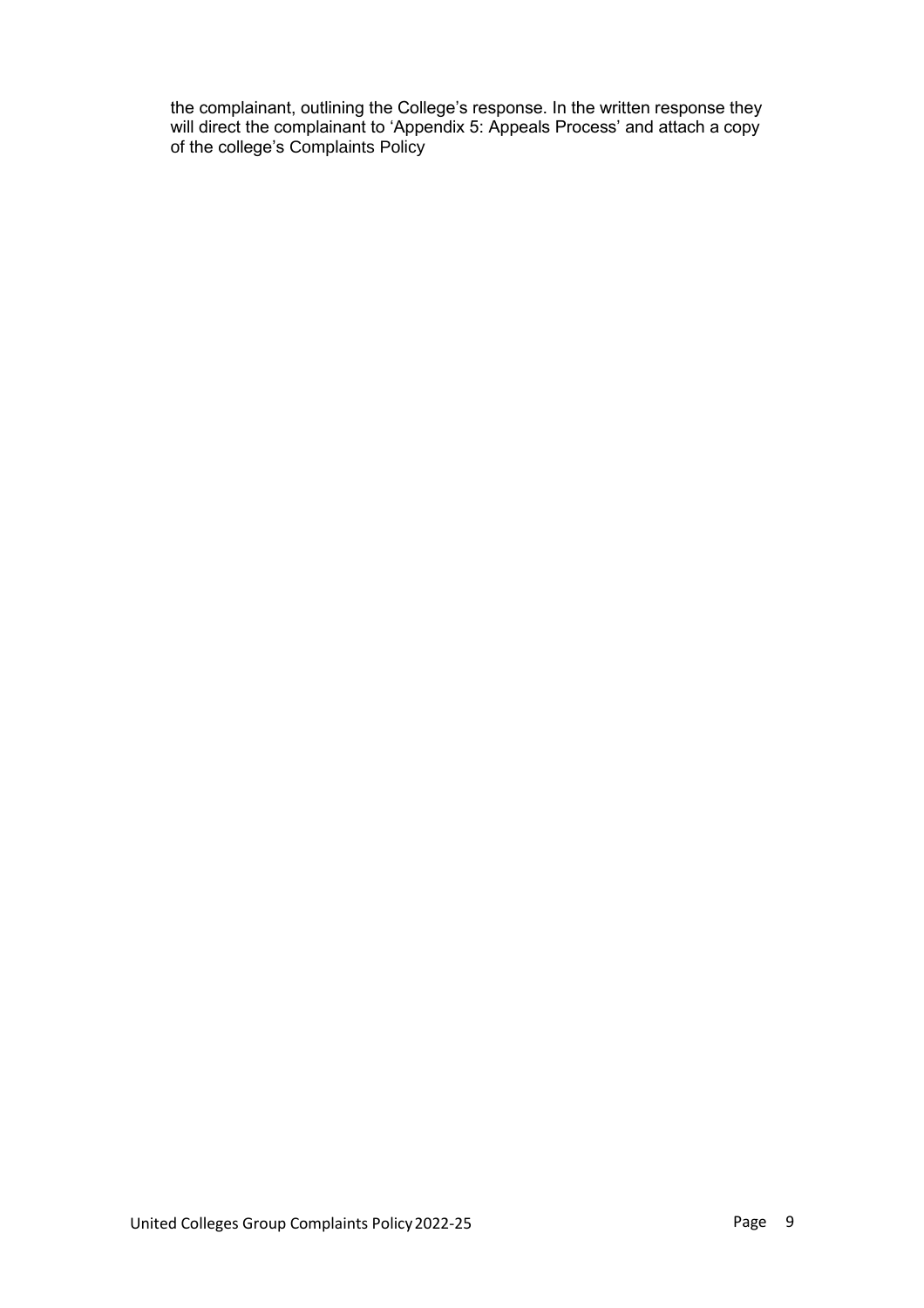#### **Process and procedures for different formal complaint types**

Experience indicates that formal complaints tend to fall into one of five categories. The procedure to be followed for each category of complaint is asfollows:

| 1. | Complaint about the quality of service received                                            | Appendix 4.1 |
|----|--------------------------------------------------------------------------------------------|--------------|
| 2. | Complaint about the physical environment                                                   | Appendix 4.2 |
| 3. | Complaint about the behaviour of a member of staff                                         | Appendix 4.3 |
| 4. | Complaint about the behaviour of a student by another student<br>or a member of the public | Appendix 4.4 |

5. Complaint arising from a refusal to permit a student to enrol on a Appendix 4.5 course or enter for an examination

#### **Appendix 4.1: Complaint about the quality of service received**

If a complaint is made about the quality of service received, the following steps will be taken, in accordance with the timescale/procedure set out in Appendix 2.

- 4.1.1 The investigation manager will, as part of their investigation, identify the relevant Assistant Principal/Head of Service Area to ascertain whether they know the complaint is justified or not; and to take any remedial action where required.
- 4.1.2 The investigation manager will report the outcome of the investigation to the Quality Assurance Leader, with a recommended response and course of action. This will include, where appropriate, a suitable form ofredress.
- 4.1.3 The Quality Assurance Leader will respond in writing to the complainant.

#### **Appendix 4.2: Complaint about the physicalenvironment**

If a complaint is made about the physical environment, the following steps will be taken, in accordance with the timescale/procedure set out in Appendix 2.

- 4.2.1 The investigation manager will, as part of their investigation identify the exact location and ask the Assistant Principal/Head of Service Area/Head of Facilities to ascertain whether they know the complaint is justified or not; and to take any remedial action where required.
- 4.2.2 The Quality Assurance Leader will respond in writing to the complainant.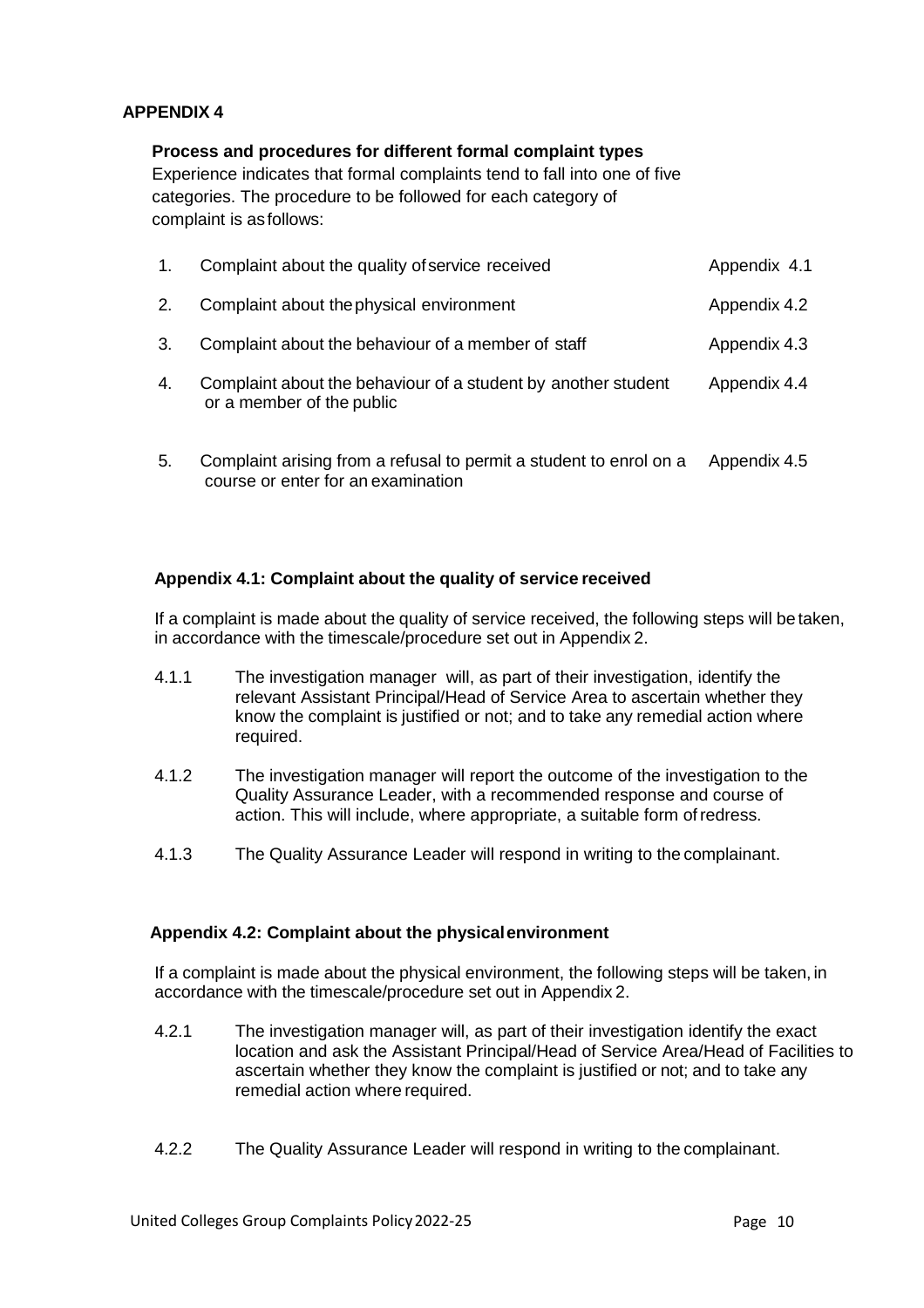#### **Appendix 4.3: Complaint about the behaviour of a member of staff**

- 4.3.1 If a complaint is made about a member of staff, which does not fall under any other College policy, the process outlined in Appendix 2, 1-5 will be followed.
- 4.3.2 If a complaint is made about the behaviour of a member of staff and the Quality Assurance Leader considers the complaint to be one which falls under the College's 'Grievance Policy', ''Disciplinary Staff Policy', etc., the complaint will be referred to Human Resources. If the complaint falls under any policy other than the 'Complaints Policy', the other policy will befollowed. The Quality Assurance Leader will consult with the Head of Performance and Quality in this context.

#### **Appendix 4.4: Complaint about the behaviour of a student by another student or a member of the public**

If a complaint is made to the College about the behaviour of a student by another student or a member of the public, the following steps will be taken, in accordance with the timescale/procedure set out in Appendix2.

- 4.4.1 The Quality Assurance Leader will identify the curriculum area where the student about whom the complaint hasbeen made is studying and will ensure the relevant Assistant Principal/Curriculum Manager/Director is made aware.
- 4.4.2 The investigation manager will notify the relevant student/students about the investigation, who may be invited to an interview to discuss the complaint. If an interview is necessary, the student(s) will be informed that they may be accompanied by a friend/Student Enrichment Team representative when interviewed. In the case of 16- 18 learners a parent/carer/guardian may be invited. In the event of a complainant from a member of public, they will be interviewed.
- 4.4.3 The investigation manager will notify the Quality Assurance Leader of the outcome of the investigation and their findings. The Quality Assurance Leader will notify the student of the outcome of the investigation.
- 4.4.4 The Quality Assurance Leader will respond to the complainant in writing.

#### **Appendix 4.5: Complaint arising from a refusal to permit a student to enrol on a course or enter for anexamination**

If a complaint is made, the investigation manager will investigatethe complaint, in accordance with the timescale/procedure set out in Appendix 2.

4.5.1 The investigation manager will investigate the circumstances which have led to the complaint in order to ascertain if the complaint is

United Colleges Group Complaints Policy 2022-25 Page 11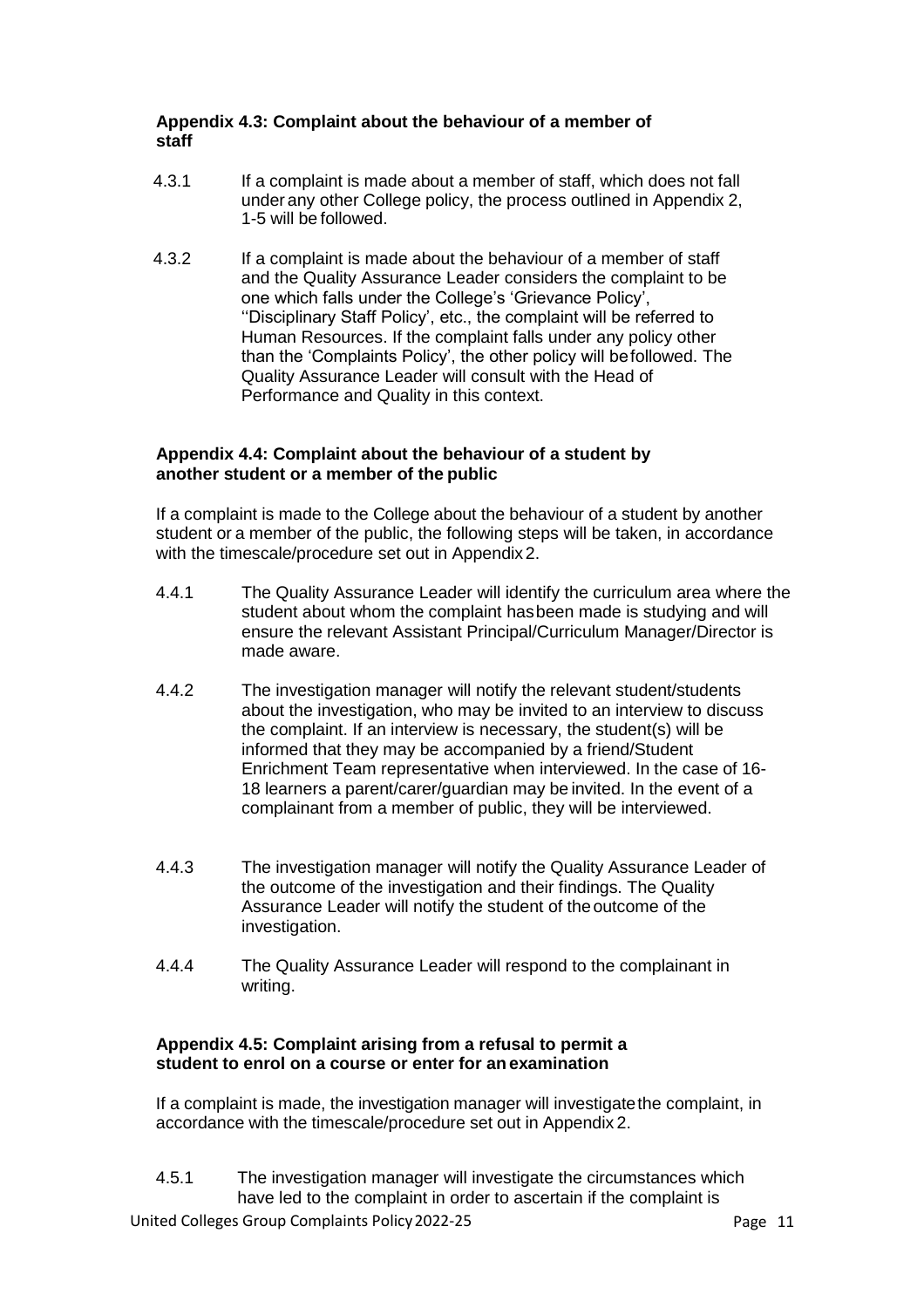justified and if so, on what grounds.

- 4.5.2 The investigation manager will recommend what action, if any, is to be taken.
- 4.5.3 The investigation manager will notify the Quality Assurance Leader of the outcome of the investigation. The Quality Assurance Leader will notify the student of theoutcome of the investigation into the complaint.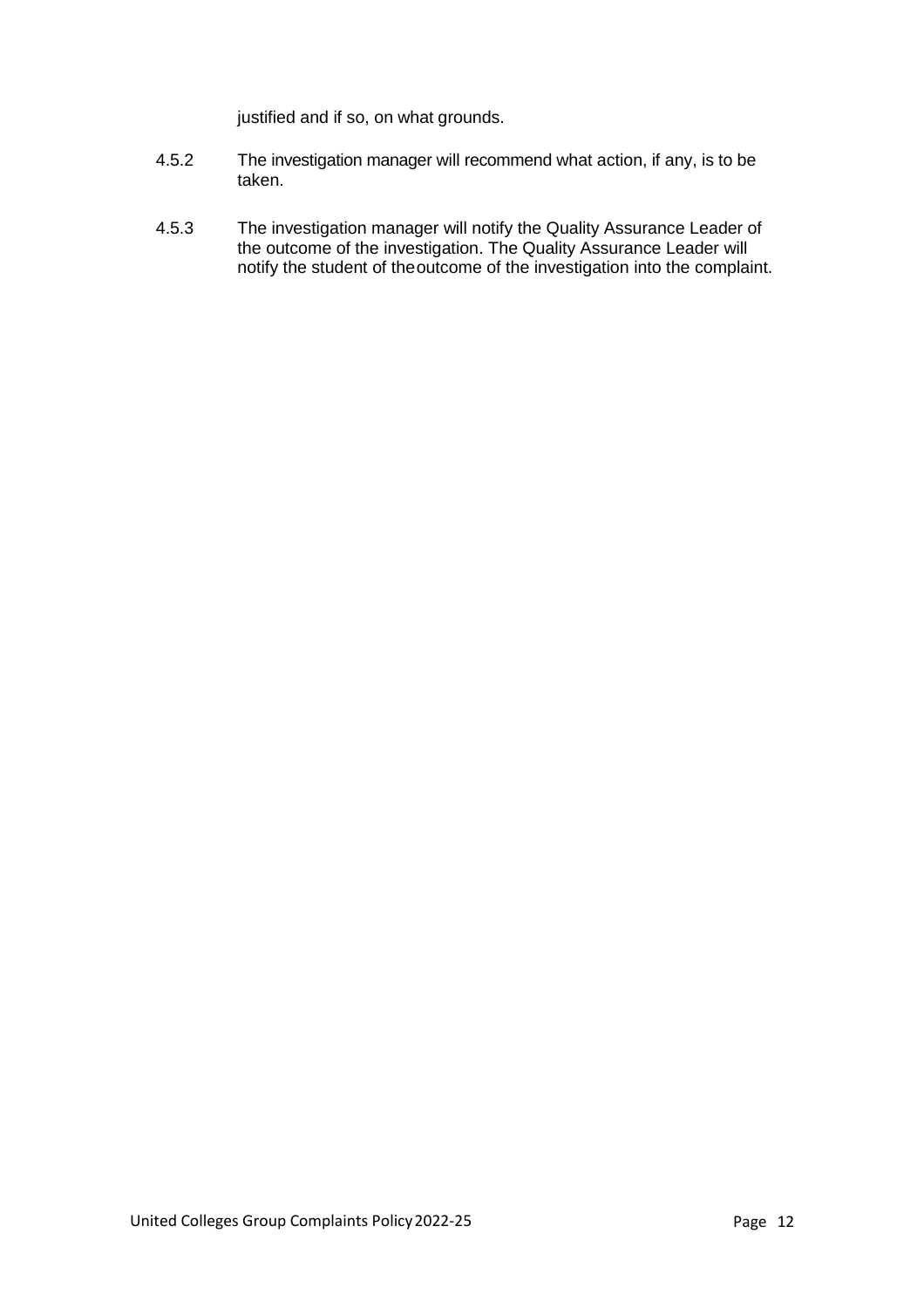#### **Appendix 5: Appeals Process**

#### **5.1 Appeals to the Chief ExecutiveOfficer and Group Principal**

- 5.1.1 In the College response to a complainant (email or letter) sent by the Quality Assurance Leader, the complainant is informed that they have the right of appeal if they are not satisfied with the outcome.
- 5.1.2 If the complainant decides to submit an appeal, theymust:
	- do so in writing (hard-copy or email), giving the relevant complaint reference number (e.g. C22-10) to which the appeal refers;
	- do so within 10 days of receiving the College response to their complaint;
	- outline in detail the grounds for the appeal, i.e. the reasons why the complainant was not satisfied with the response to their complaint given to them. It is important to note that an appeal may only be considered if there is new or additional evidence or a procedural error has been made by the College when the complaint was investigated.
	- send the 'Letter of Appeal' to the Head of the Chief Executive Officer's and Group Principal's Secretariat Team, who:
		- a. will acknowledge its receipt within 5 workingdays;
		- b. will pass it to the College's Chief Executive Officer and Group Principal.
- 5.1.3 Within 5 working days of receiving the paperwork, the Chief Executive Officer and Group Principal will determine if there are grounds for an appeal. If the Chief Executive Officer and Group Principal feels there are grounds for anappeal, he may wish to interview the complainant. If an interview is necessary, the complainant making the appeal has the right to be accompanied by one other person, e.g. a parent or friend,etc.
- 5.1.4 Within 20 working days of receiving the paperwork, the Head of the Chief Executive Officer's and Group Principal's Secretariat Team contacts the complainant:
	- outlining the Chief Executive Officer and Group Principal's response to the appeal, i.e. either that the appeal has been upheld, outlining any action the Chief Executive Officer and Group Principal intends to take, or the appeal has not been upheld;
	- informing the complainant that if the they remain dissatisfied, they have the right to appeal to the Chair of the College's Governing Body.

#### **5.2 Appeals to the Chair of the College's GoverningBody**

5.2.1 If a complainant wishes to appeal to the Chair of the College's Governing Body, the complainant should write to the Head of the Chief Executive Officer's and Group Principal's Secretariat Team within 10 working days of receiving the Chief Executive Officer and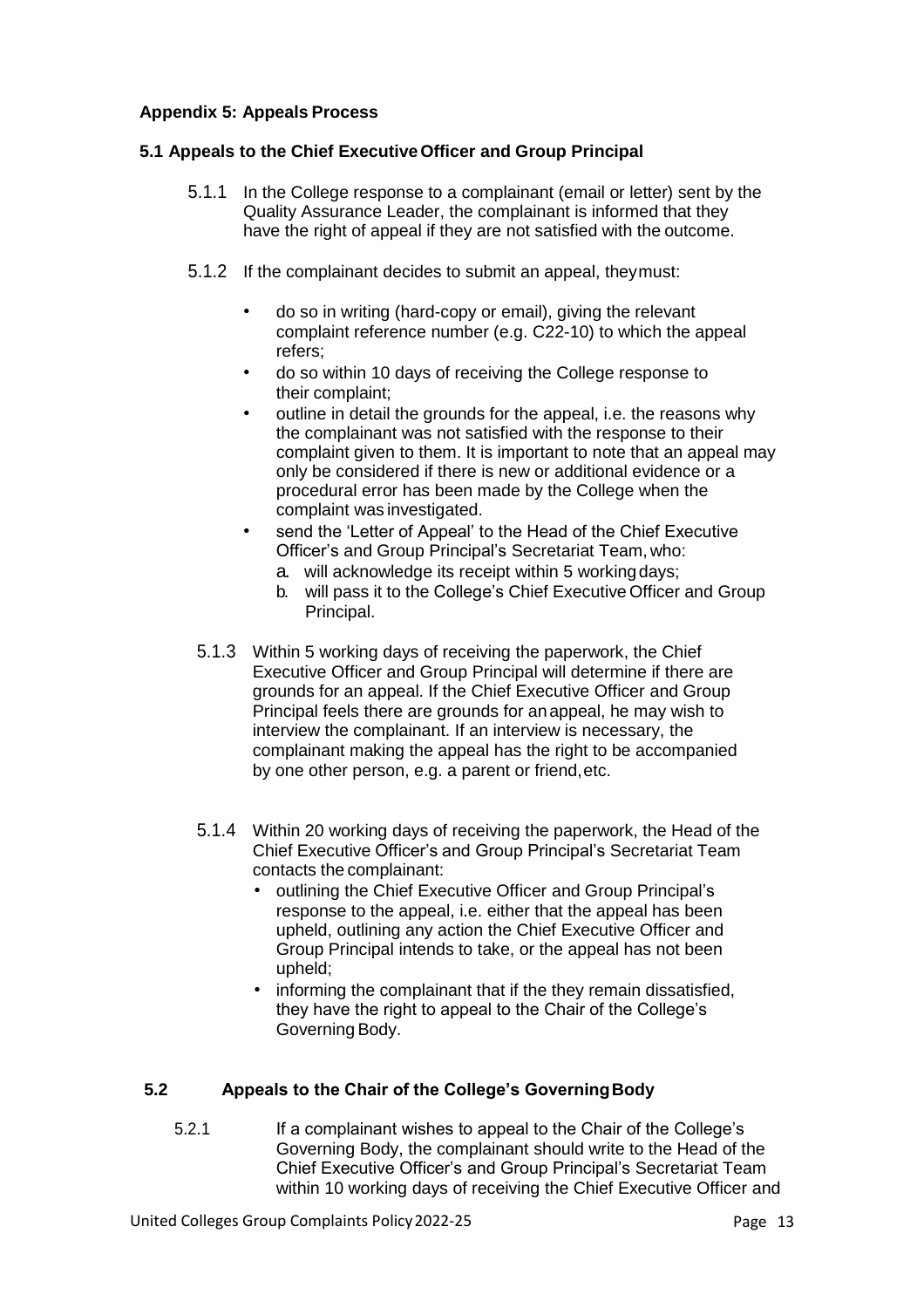Group Principal's response to the appeal, stating that they wish to make an appeal to the Chair of the College's Governing Body, outlining the grounds for the appeal, i.e. stating why the complainant was not satisfied with theChief Executive Officer and Group Principal's response to the appeal.

- 5.2.2 Once a request for an appeal to the Chair of College's Governing Body has been received, the Head of the Chief Executive Officer's and Group Principal's Secretariat Team will pass the request and all the paperwork etc. concerned with the original complaint to the Director of Governance, who will pass this to the Chair of Governors or the Chair's delegated representative.
- 5.2.3 Within 20 working days of receiving the paperwork, and after having consulted with the Chair of the College's Governing Body or the Chair's delegated representative, the Director of Governance will contact the complainant, informing them of the decision of Chair of the College's Governing Body/the delegated representative, i.e. either that the appeal has been upheld, outlining any action the Chair of the College's Governing Body intends to take, or the appeal has not been upheld.
- 5.2.4 Whatever the outcome of the appeal to the Chair of the College's Governing Body, if the complainant remains dissatisfied, they have the right to complain to:
	- Education and Skills Funding Agency (ESFA): Further Education (FE Students): https:[//www.gov.uk/complainfurthereducationapprenticeship](http://www.gov.uk/complainfurthereducationapprenticeship)
	- Office of Independent Adjudicators (OIA): Higher Education (HE Students): [www.oiahe.org.uk](http://www.oiahe.org.uk/)
- 5.2.5 Following consideration by a./b. above, if a complainant remains dissatisfied, a complaint may be made to the Secretary of State for Education.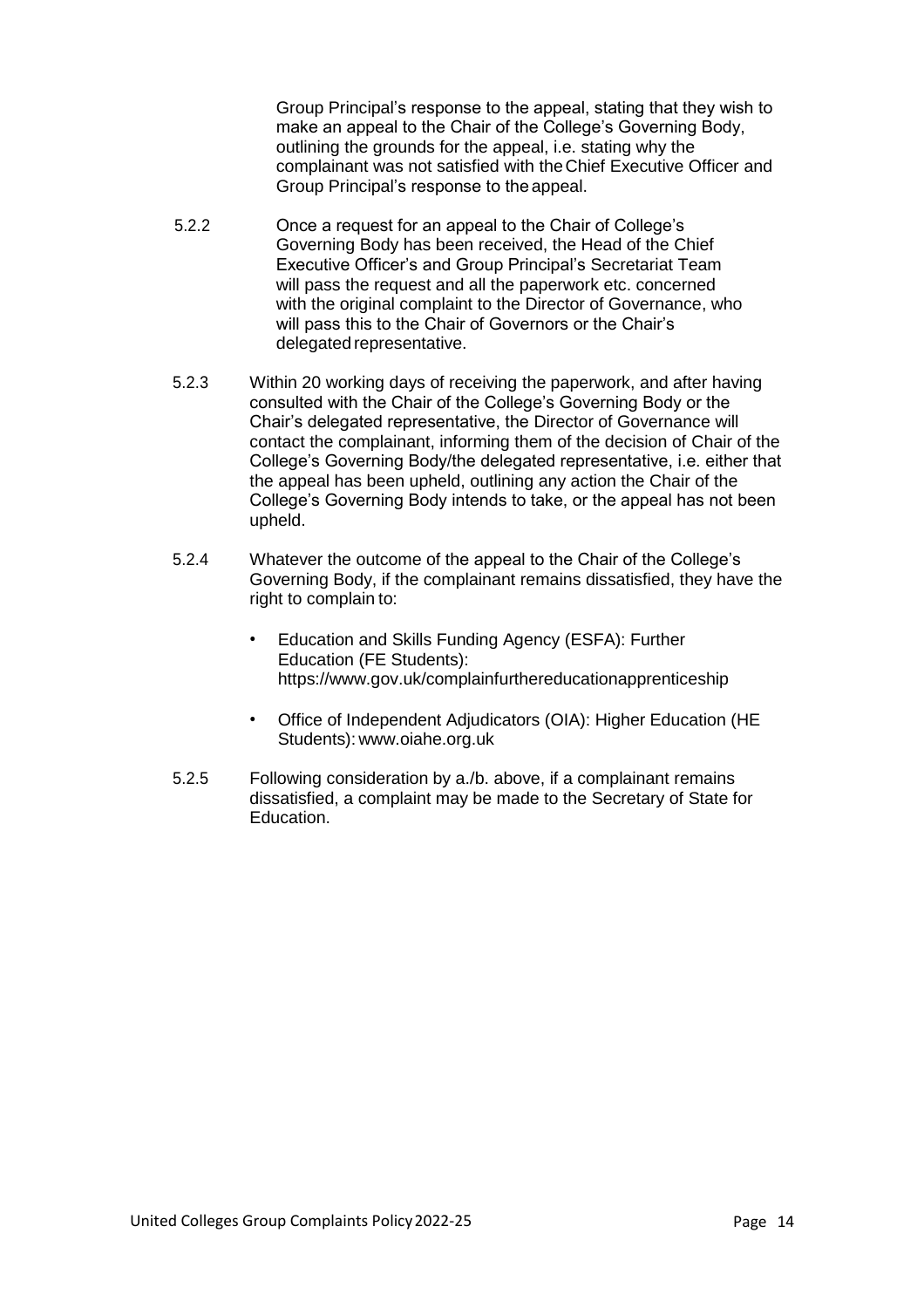

# **Complaints Form**

| <b>Details</b>              |                                                                                                                               |                         |                                          |  |
|-----------------------------|-------------------------------------------------------------------------------------------------------------------------------|-------------------------|------------------------------------------|--|
|                             | <b>Title (Tick)</b>                                                                                                           | Mr<br><b>Mrs</b>        | <b>Miss</b><br><b>Other</b><br><b>Ms</b> |  |
|                             | <b>Surname/Family Name</b>                                                                                                    |                         |                                          |  |
|                             | <b>Other Names</b>                                                                                                            |                         |                                          |  |
|                             | <b>Address</b>                                                                                                                |                         |                                          |  |
|                             | <b>Town</b>                                                                                                                   |                         |                                          |  |
|                             | <b>Post Code</b>                                                                                                              |                         |                                          |  |
|                             | <b>Phone Number</b>                                                                                                           |                         | <b>Email</b>                             |  |
|                             | <b>Course (If Applicable)</b>                                                                                                 |                         |                                          |  |
| <b>Complaint</b>            |                                                                                                                               |                         |                                          |  |
|                             | <b>Centre (Tick)</b>                                                                                                          | <b>Willesden Campus</b> | <b>Paddington Green Campus</b>           |  |
|                             |                                                                                                                               | <b>Wembley Campus</b>   | <b>Maida Vale Campus</b>                 |  |
|                             |                                                                                                                               |                         | <b>King's Cross Campus</b>               |  |
|                             | Date of Complaint                                                                                                             |                         | <b>Student ID No. (if applicable)</b>    |  |
|                             | <b>What would you</b><br>want the outcome<br>of the complaint<br>to be?                                                       |                         |                                          |  |
|                             | Have you already complained to the college                                                                                    |                         | Yes, in person<br><b>No</b>              |  |
|                             | about this matter?<br>(Tick)                                                                                                  |                         | Yes, by telephone                        |  |
|                             | Date you complained                                                                                                           |                         |                                          |  |
|                             | Please send your complaint to:                                                                                                |                         |                                          |  |
| <b>Email</b><br><b>Post</b> | United Colleges Group - City of Westminster College / College of North West London<br>Complaints@ucg.ac.uk<br>Andrea Edwards, |                         |                                          |  |

**Performance & Quality Administrator, Performance & Quality Department,**

**City of Westminster College, Paddington Green Campus,** 

#### Drop in **ToReception at any ofthe College sites**

**Youwillreceive an acknowledgementwithin3working days ofreceipt of your complaint by the Performance & Quality department (during term time).**